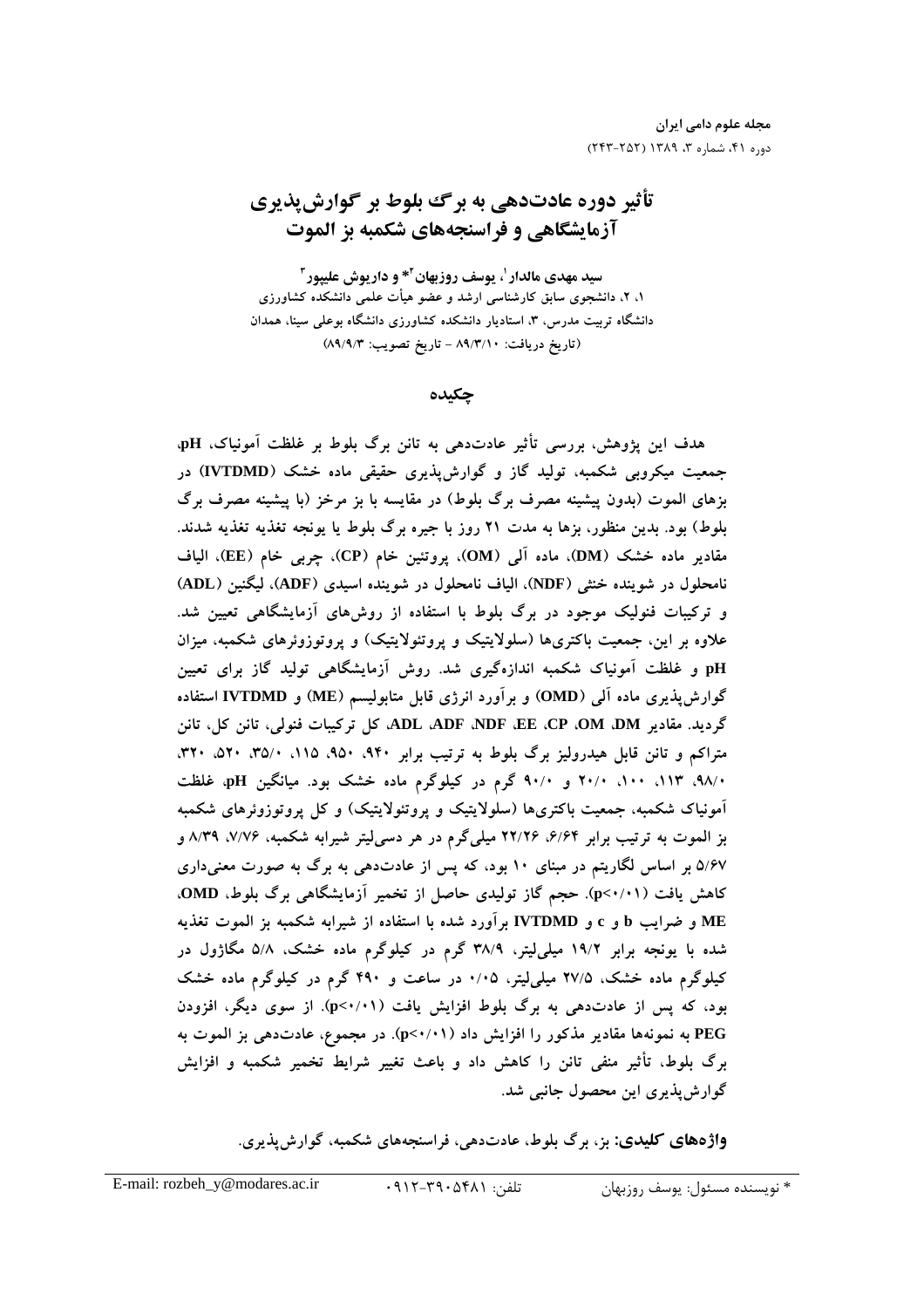استفاده مؤثر از خوراکهای تانندار، مانند برگ بلوط است. نشخوارکنندگان*ی* که بهطور مداوم با جبرههای .<br>غني از تانن تغذيه ميشوند، معمولاً داراي جمعيت میکروپی توسعه بافتهای در شکمیه هستند که این جمعیت میکروبی قادر به تحمل تانن بیش از حد است 1,^L <9 6 .(Tjakradidjaja et al., 2000) حامعي در مورد اثر تانيها بر فراسنجهها و جمعيت میکاویی شکمیه بزها*ی* الموت گزارش نشده است. همحنين، د. مورد اثر عادتدهي اين گونهي بز به .<br>خوراک@ای تانندان بوشی برگ بلوط اطلاعاتی وجود .<br>ندارد. لذا هدف پژوهش حاضر، پررس*ی* تأثیر عادتده*ی* به برگ بلوط بر گولش بذري و فراسنجههاي شكميه بز الموت (بدون سابقه قبلي مصرف برگ بلوط) بود.

# مواد و روشها تهیه دام و جیرههای آزمایشی

.<br>من هاي نير الموت بالغ ٢ ساله اخته شده با مبانگين  $\frac{1}{2}$ وزن زنده ۱/۵ $\pm$ ۴۶ کیلوگرم (بدون سابقه قبلی مصرف خوراک تانه:دار) و پزهای مرخز با میانگین وزن زنده ه/۱±۴۶ کیلوگرم (که از بدو تولد با برگ بلوط تغذیه شده بودند و به این خوراک عادت داشتند) انتخاب گرديدند. دامها محهز به فيستوله شكميه بودند. دو نوع .<br>د حده غذایی (۱. حده بر بایه بونچه؛ ۲. حده بر بایه د گ بلوط) بدون آسیات کردن به میزان ۱/۱۵ دایر نیاز .<br>نگهداری، دو وعده د<sub>ر ر</sub>وز (در ساعتهای ۸۰۰ و ۱۶۰۰) و به مدت ٢١ روز در اختيار دامها قرار داده شد. آب تازه .<br>نیز بهطور مداوم در اختیار آنها قرار داشت. ترکیب شیمیایی خوراک

ميزان ماده خشك، پروتئين خام (CP) و خاكستر .<br>خوراک بر اساس روشهای استاندارد AOAC (1990) تعیین شد. دیواره سلولی (NDF) و دیواره سلولی بدون همی سلولز (ADF) با استفاده از محلولهای شوینده .<br>خنثی و اسیدی اندازهگیری گردید ..Van Soest et al .<br>(1991. غلظت ليگنين نامحلول در شوينده اسيدي (ADL) با قرار دادن ADF تحت اثر اسید سولفوریک ۷۲ .(Robertson & Van Soest, 1981) - (6 راي تعيين تركيبات فنلي أن روش إسبكتروفتومتر*ي* استفاده شد. كل تركيبات فنولى با استفاده از معرف

#### مقدمه

افزايش روز افزون جمعيت و افزايش نياز به منابع .<br>غذایی حاصل از بخش زراعت موجب شده تا تولید محصولات کشاورزی به سوی کشت منابع غذایی مورد مصرف انسان پیش رود. به همین دلیل، تولید و قیمت خوراکهای متداول دامی با فراز و نشب زیادی همراه وده است. بنابراین، فراوردههای جنبی حاصل از تولید J .<br>خوراک انسان، سرشاخه درختان و سایر خوراکهای .<br>نامتداول کاربرد بیشتری در تغذیه دام پیدا کرده است. مشکل عمده در استفاده از این خوراکها وجود مواد ضدتغذيهاي، از حمله تاننها و اثر منفي آنها بر دامهاي مصرف *ک*ننده می باشد. تان ها از اساس اساختار ملکولی .<br>به دو گروه تانن متراکم و تانن قابل هیدرولیز طبقهبندی مي شوند (Makkar, 2003). وجود تاننها در خوراک  $\epsilon$  موجب كاهش Yanez Ruiz et al., 2004) pH موجب كاهش .<br>آمونیاک (Min et al., 2002) و اسیدهای چرب فرار در شكمبه گرديده است. (Snyder et al., 2007) همجنین، این ترکیبات بهعنوان مهارکنندههای رشد میک ول گانیسمهای شکمیه شناخته شدهاند. هرچند، مکانیسمهای ایجادکننده این مهار جندان شناخته شده نيست (Mcsweeney et al., 2001a). بههر حال، .<br>پژوهشگران بیان کردهاند که در صورت عادت کردن دام به مصرف ابن نوع مواد خوراك*ي،* مكانيسمهايي در آنها .<br>ن شکل میگیرد که باعث کاهش آثار منفی ترکیبات .<br>ضدتغذیهای آنها خواهد شد ,Acamovic & Stewart .<br>(2000. یکی از منابع تانندار در مناطق غرب ایران (از حمله استانهای کردستان، کرمانشاه و مناطق*ی* از آذ، بابجان) برگ د.خت بلوط مه باشد که د. فصول سرد سال بخشی از خوراک دام را فراهم می کند. برگ بلوط حاوي مقدار زيادي تركيبات فنوليك، از حمله تانن (يک ماده ضدتغذیهای) میباشد (Singh et al., 1998) که .<br>بهطور کلب ممکن است باعث کاهش استفاده از مواد مغذی، به ویژه پروتئین و کاهش رشد دام گردد (Norton, 2000). بههر حال، در بزهای مرخزی که از ىدە تولد پەصورت سنتى با پەگ بلوط تغذيە شدەاند، هبچگونه اختلالی بروز نم*ی ک*ند، که این امر نشان دهنده .<br>توانایی با مرخا (در مقایسه با سایر دامها، مانند با الموت بدون سابقه قبلي مصرف خوراک تانن(ار) در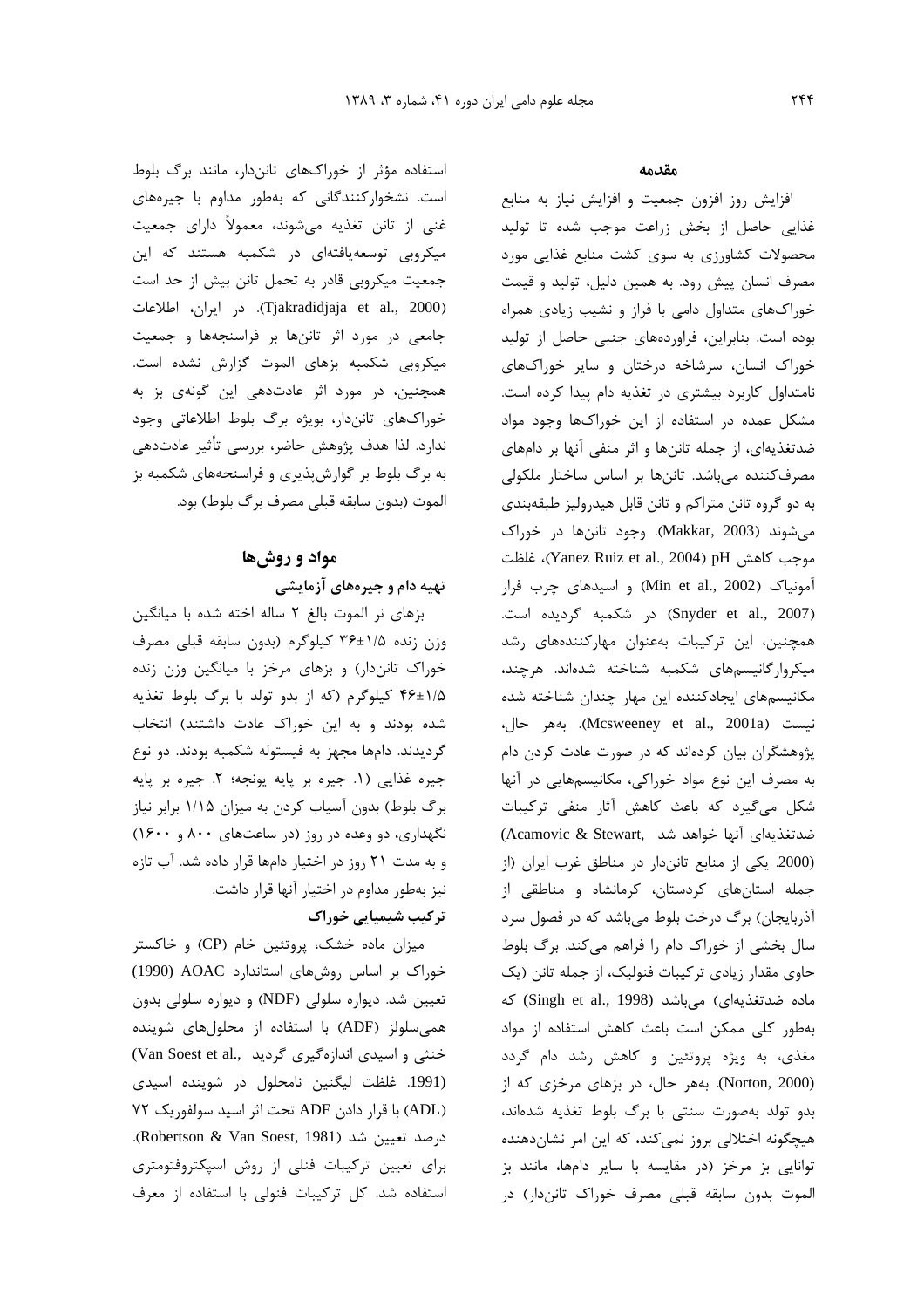فولين سيوكالتو` تعيين شد و با كسر تركيبات فنولي غير تاننی از کل ترکیبات فنولی میزان کل تانن بهدست آمد (Makkar et al., 1993; Makkar, 2000). ميزان تانن متراكم طبق روش بوتانول-HCl و ميزان تانن قابل هیدرولیز با استفاده از معرف رودانین بهدست آمد .(Makkar, 2000)

### فراسنجەهای شکمیه

برای تعیین pH و آمونیاک شکمبه، در زمانهای ۰، ۴، ۶ و ۸ ساعت پس از خوراک دهی صبحگاهی، از طریق فستوله و از نقاط مختلف شکمبه شیرابه جمعآوری شد. ميزان pH با استفاده از pH متر (MAFF, 1986)، و غلظت آمونیاک با استفاده از روش فنول- هیپوکلرایت و کاربرد دستگاه اسپکتروفتومتر اندازهگیری شد .(Broderick & Kang, 1980)

## کشت، شمارش و تشخیص جمعیت باکترپایی و يروتوزوايي شكمبه

در پایان تیمارهای آزمایشی، پیش از خوراکدهی صبحگاهی نمونهگیری از شیرابه شکمبه انجام شد. برای کشت و شمارش جمعیت باکتریهای سلولایتیک و یروتئولایتیک شکمبه از روش Dehority (2003) استفاده گردید. برای تعیین جمعیت پروتوزوئرهای شکمبه، بخشی از شیرابه شکمبه با محلول نرمال سالین به نسبت ۱ به ۵ رقیق شد و با استفاده از لام هموسیتومتر و میکروسکوپ نوری شمارش پروتوزوئرها صورت گرفت (Ogimato & Imai, 1981; Dehority,  $.2003$ 

### آزمون توليد گاز

میزان گاز تولیدی حاصل از تخمیر آزمایشگاهی نمونهها بر طبق روش Makkar (2004) اندازهگیری شد. شیرابه شکمبه بهصورت مجزا از بزهای تغذیه شده با جیرههای آزمایشی (جیره بر پایه برگ بلوط به منظور عادت دهی و جیره بر پایه یونجه) جمعآوری گردید. مقدار ۳۷۵ میلی گرم برگ بلوط بدون پلیاتیلن گلیکول (PEG) یا بههمراه ۳۷۵ میلیگرم PEG 6000 در داخل سرنگهای ۱۰۰ میل یلیتری شیشهای ریخته شد و حجم گاز تولیدی در زمانهای انکوباسیون ٢، ۴، ۶، ٨،

١٢، ٢۴، ٣۶، ۴٨، ٧٢ و ٩۶ ساعت قرائت گرديد. از PEG بهعنوان عامل ييوندكننده فنوليك براي ييشبيني اثر منفى تاننها استفاده شد .(Seresinhe & Iben (2003. گوارش پذیری ماده آلی (OMD) و انرژی قابل متابولیسم (ME) با استفاده از روابط ارائه شده توسط .Menke et al (1979) برآورد شد. دادههای تولید گاز با استفاده از مدل تغییر یافته (Y=b(1–e<sup>-ct</sup>) برازش شد (299) (291 McDonald,)، که در آن، b گاز تولید) شده از بخش ماده آلی به آرامی قابل تخمیر (بخش  $c_1$ نامحلول) و  $c_2$  سرعت تخمیر (سرعت تولید گاز) بود. تعیین گوارشپذیری حقیقی در شکمبه (IVTDMD)

برای تعیین گوارش پذیری حقیقی، از آزمون تولید گاز استفاده شد. پس از پایان ۲۴ ساعت از شروع آزمون، مقدار گاز تولیدی ثبت شد و محتویات داخل سرنگ به داخل یک بالن حاوی محلول شوینده خنثی (NDS) منتقل، و به مدت یک ساعت جوشانده شد. سپس، با استفاده از پمپ خلأ و كروسيبول فيلتر دار محتويات بالن صاف شد و به آون منتقل گردید و پس از آن توزین گردید. گوارشپذیری حقیقی (IVTDMD) در شکمبه با استفاده از ,ابطه ذبل برآورد شد.

#### تحزيه آماري

اطلاعات مربوط به آزمون توليد گاز بر اساس آزمایش فاکتوریل ۲×۲×۲ با استفاده از دو نژاد بز (مرخز و الموت)، دو نوع جيره (جيره برگ بلوط و جيره يونجه) و دو سطح PEG تجزيه گرديد و مقايسه ميانگينها با استفاده از آزمون چند دامنهای دانکن انجام شد.

اطلاعات مربوط به میانگین pH شکمبه با استفاده از روش اندازهگیریهای تکراری'، براساس مدل  $Y_{ijkl} = \mu + D_i + G_{ij} + P_k + e_{ijkl}$ و با استفاده از نرمافزار آماری SAS (1996) تجزيه گرديد. ساير اطلاعات بهدست آمده در این پژوهش، با استفاده از آزمون t-student آنالیز شد.

<sup>2.</sup> Repeated measurements

<sup>1.</sup> Folin Ciocalteau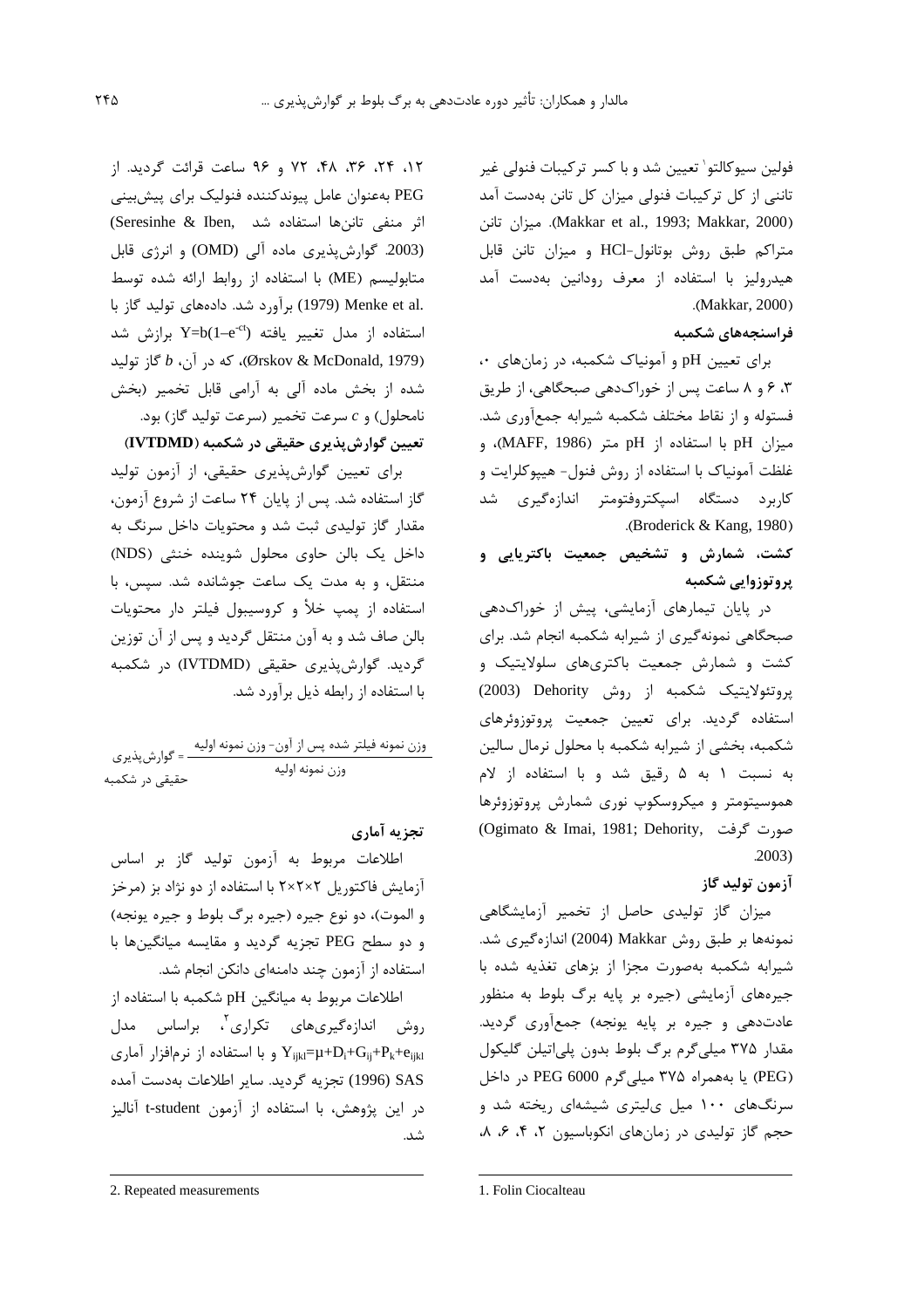.<br>بلوط pH شکمبه کاهش معنی۱داری یافت (p<۰/۰۱). در كل، ميزان pH شكمبه پيش از مصرف خوراك بيشترين مقدار بود و ۳ ساعت بس از مصرف وعده غذایی به كمترين حد كاهش يافت و سپس در زمان هاى ۶ و ۸ ساعت دوباره افزايش يافت. بههر حال، علىرغم تفاوتهای آماری مشاهده شده، میزان pH از لحاظ بیولوژیکی در دامنه طبیعی pH شکمبه (۶/۹-۶/۱) قرار .(McDonald et al., 1995) !-6

از لحاظ نوع خوراک، میانگین pH شکمبه در هر دو ; گونه بز ت**غ**ذبه شده با برگ بلوط د. مقایسه با بزها*ی* تغذیه شده با یونجه اندکی کمتر بود (p<۰/۰۱). نتیجه بهدست آمده در پژوهش حاضر با برخی پژوهشهای دیگر مطابقت دارد، که گزارش کردهاند تاننها pH را كاهش خواهند داد Min et al., 2002; Yanez Ruiz et) .<br>(2004 .al., كاهش جمعيت يروتوزوئرها (جدول ۴) در بزهای مصرفکننده برگ بلوط احتمالاً در کاهش pH .<br>شکمبه نقش داشته است ,(Eryavuz & Dehority) .<br>(2004، زیرا پروتوزوئرها دارای خاصیت پایدارکنندگی شكمبه هستند (Hristov et al., 2001). بههر حال، .<br>برخص پژوهشگران نیز گزارش کردهاند که خوراکهای .<br>تانندار اثری بر میزان pH شکمبه نداشته است Bhatta) .et al., 2005a,b; Yildiz et al., 2005) نتايج و بحث

ترکیب شیمیایی برگ بلوط

.<br>ترکیب شیمیایی و ترکیبات فنولیک برگ بلوط د<sub>ن</sub> حدول ۱ نشان داده شده است. مقادیر بهدست آمده برای NDF ،CP و ADF با نتایج بهدست آمده توسط Yousef-Elahi & Rouzbehan (2005) Yildiz et al. .<br>(2007) مطابقت داشت، اما با نتايج گزارش شده توسط .alem et al (2005) هماهنگ نبود. كل تركيبات) .<br>فنولیک، تانن متراکم و تانن قابلهیدرولیز در پژوهش .<br>حاضر در مقايسه با نتايج بهدست آمده توسط Kamalak <6- 9A/ (2005) Ben Salem et al. (2004) et al. ولی با نتایج گزارش شده توسط Xousef-Elahi & 2007) Rouzbehan هماهنگی داشت. علت تفاوت ترکیب شیمیایی در این پژوهشها، احتمالاً به محل رویش و گونه بلوط مورد آزمایش مربوط است .(Kamalak et al., 2004; Ben Salem et al., 2003)

تأثیر جیرەهای آزمایشی بر pH شکمبه

مقادیر pH شکمبه در جدول ۲ نشان داده شده است. در كل، ميانگين pH شكمبه بز الموت تغذيه شده .<br>با برگ بلوط در مقایسه با سایر تیمارها کمتر بود (p<٠/٠١). از لحاظ زمانی، در هنگام مصرف یونجه، ميزان pH شكمبه در هيچكدام از زمانها تفاوت معنی داری نداشت (p<-(·۱)، ولی پس از مصرف برگ

|  |  | HT CT TT TP ADL ADF NDF EE CP OM DM |  |  |  |  |
|--|--|-------------------------------------|--|--|--|--|
|  |  |                                     |  |  |  |  |

جدول ۱- میانگین ترکیب شیمیایی و ترکیبات فنولیک برگ بلوط (گرم در کیلوگرم ماده خشک)

DM؛ ماده خشک، OH؛ وداده آلی، CP؛ پروتئین خام، EE؛ چربی خام، NDF؛ دیواره سلولی، ADF؛ دیواره سلولی بدون همیسلولز، ADL؛ لیگنین نامحلول در شوینده اسيدي، TP؛ كل تركيبات فنوليك، TT؛ تانن كل، CT؛ تانن متراكم، HT؛ تانن قابل هيدروليز.

| پس ر ست<br>سیرین نموسست در رسن سی<br>جسور ، |                      |                            |                                   |                     |                |  |  |  |
|---------------------------------------------|----------------------|----------------------------|-----------------------------------|---------------------|----------------|--|--|--|
|                                             |                      |                            | زمان پس از تغذيه (ساعت)           |                     |                |  |  |  |
| ميانگين                                     | ٨                    | ۶                          | ٣                                 | ٠                   | تيمار          |  |  |  |
| 5/5                                         | $9/01^b$             | 5/5                        | 5/7                               | $9/8\lambda^{ab}$   | MO             |  |  |  |
| 5/56                                        | $9/8\lambda^a$       | $9/88^a$                   | $5/\gamma \gamma^a$               | $Y/Y\Lambda^a$      | ML             |  |  |  |
| $\epsilon$ ع                                | 9/5                  | $5/77^b$                   | $5/77^c$                          | $9/8V^b$            | A <sub>O</sub> |  |  |  |
| $998^a$                                     | $S/Y$ <sup>a</sup>   | $\epsilon$ اع              | $9/01^a$                          | $Y/Yq^a$            | AL             |  |  |  |
| .1.51                                       | $\cdot/\cdot\cdot$ ۳ | $\cdot$ / $\cdot$ $\Delta$ | $\cdot$ / $\cdot$ $\cdot$ $\cdot$ | $\cdot$ / $\cdot$ ۴ | <b>SEM</b>     |  |  |  |
| **                                          | **                   | **                         | **                                | **                  | Sig            |  |  |  |

 $\epsilon$   $\sim$   $\epsilon$   $\sim$   $\epsilon$   $\sim$   $\epsilon$   $\sim$   $\epsilon$   $\sim$   $\epsilon$   $\sim$   $\epsilon$   $\sim$   $\epsilon$   $\sim$   $\epsilon$   $\sim$   $\epsilon$   $\sim$   $\epsilon$   $\sim$   $\epsilon$   $\sim$   $\epsilon$   $\sim$   $\epsilon$   $\sim$   $\epsilon$   $\sim$   $\epsilon$   $\sim$   $\epsilon$   $\sim$   $\epsilon$   $\sim$   $\epsilon$   $\sim$   $\epsilon$   $\sim$   $\epsilon$   $\sim$   $\epsilon$   $\sim$ 

MO؛ بز مرخز تغذيه شده با برگ بلوط، ML؛ بز مرخز تغذيه شده با يونجه، AO؛ بز الموت تغذيه شده با برگ بلوط، AL؛ بز الموت تغذيه شده با يونجه، SEM؛ انحراف معيار ميانگينها. حروف لاتين متفاوت در هر ستون نشاندهنده وجود اختلاف معنیدار در سطح p<٠/٠۵ میباشد.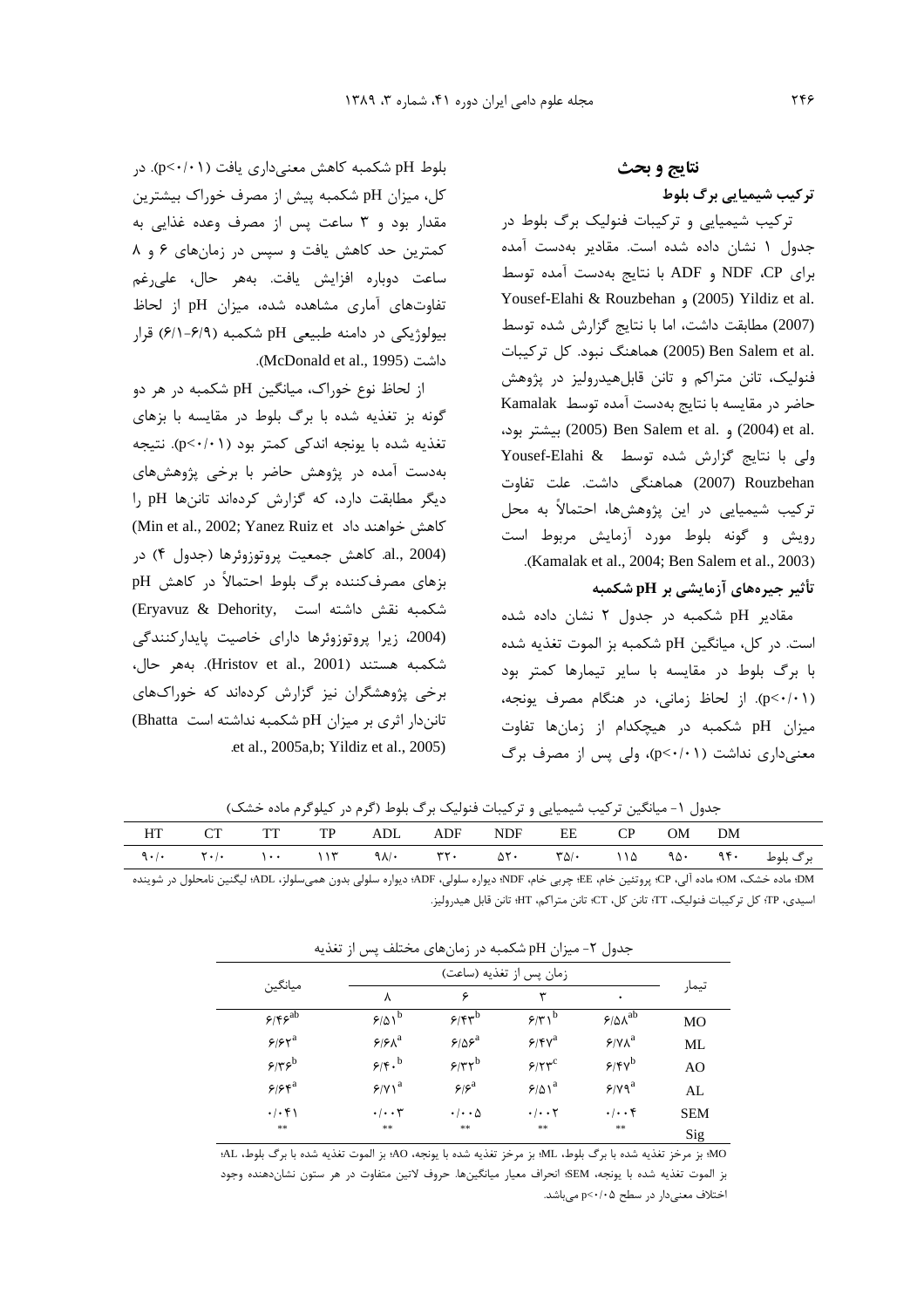### تأثیر جیرەهای آزمایشی بر غلظت آمونیاک شکمبه

غلظت آمونیاک شکمبه دامهای مورد آزمایش در جدول ۳ نشان داده شده است. منبع اصلی تأمین نیتروژن برای تولید پروتئین باکتریایی در شکمبه آمونیاک حاصل از تجزیه پروتئین خوراک است (Makkar, 2003) و حداقل غلظت مناسب آمونیاک برای رشد میکروبی شکمبه ۵ میلیگرم در دسی لیتر شیرابه شکمبه مے باشد (Bhatta et al., 2005a).

غلظت آمونیاک شکمبه بزهای الموت در مقایسه با بزهای مرخز کمتر بود و در هر دو نژاد بز در زمان مصرف برگ بلوط در مقایسه با زمان مصرف یونجه كاهش معنى داري يافت (p<٠/٠١)، كه البته اين كاهش در بز الموت (بدون پیشینه مصرف برگ بلوط) بسیار قابل توجهتر بود. دلایل کاهش غلظت آمونیاک در شكمبه با مصرف برگ بلوط (به ويژه در بز الموت)، احتمالاً تشكيل كمپلكس تانن-پروتئين، مهار فعاليت دیآمینازی میکروبی توسط تانن قابل هیدرولیز و در نتيجه كاهش تجزيه پروتئين در شكمبه Sliwiniski et)

al., 2002) و همچنین، کاهش رشد باکتریهای يروتئولايتيک (Min et al., 2005) بوده است.

كاهش غلظت آمونياك شكمبه در اثر تاننها توسط دیگر پژوهشگران نیز گزارش گردیده است (McSweeney et al., 2001a; Sliwiniski et al., 2002; Yildiz et al. (بههر حال, Bhatta et al., 2005a,b) (2005) نشان دادهاند که مصرف برگ بلوط تأثیر معنى دارى بر غلظت آمونياك در شكمبه نداشته، هرچند، با افزایش میزان برگ بلوط در جیره، غلظت آمونیاک شکمبه تمایل به کاهش داشته است. در مجموع، غلظت آمونیاک شکمبه در تمامی تیمارها در دامنه غلظت بهينه آمونياك شكمبه (٣٠-٨/۵ ميلي كرم در دسے لیتر شیرابه شکمیه) قرار داشت McDonald et) .al., 1995)

## جمعیت باکتریهای سلولایتیک و پروتئولایتیک و پروتوزوئرهای شکمبه

جمعیت باکتریهای سلولایتیک و پروتئولایتیک در جدول ۴ نشان داده شده است.

| جدول ۳- غلظت آمونیاک در شکمبه (میلیگرم در دسی لیتر شیرابه شکمبه) |                            |                                                          |                    |                                                |                      |         |  |  |
|------------------------------------------------------------------|----------------------------|----------------------------------------------------------|--------------------|------------------------------------------------|----------------------|---------|--|--|
|                                                                  | <b>SEM</b>                 |                                                          |                    |                                                |                      |         |  |  |
| Sig                                                              |                            | AL                                                       | AO.                | ML                                             | <b>MO</b>            |         |  |  |
| **                                                               | $\cdot$ / $\cdot$ $\wedge$ | $\mathsf{Y}\mathsf{Y}/\mathsf{Y}\mathsf{S}^{\mathsf{b}}$ | 15/79 <sup>d</sup> | $\mathsf{Y}\mathsf{Y}/\mathsf{V}^{\mathrm{a}}$ | $Y \cdot 19^{\circ}$ | امونیاک |  |  |

MO؛ بز مرخز تغذيه شده با برگ بلوط، ML؛ بز مرخز تغذيه شده با يونجه، AO؛ بز الموت تغذيه شده با برگ بلوط، AL؛ بز الموت تغذیه شده با یونجه. SEM؛ انحراف استاندارد میانگینها، حروف لاتین مختلف در ردیف نشاندهنده وجود اختلاف معنیدار در سطح ( p<0.05) مے باشد.

جدول ۴- جمعیت باکتریهای سلولایتیک و پروتئولایتیک و پروتوزوئرهای شکمبه (بر اساس لگاریتم در مبنای ۱۰)

| Sig       | <b>SEM</b>                        | AL                                             | A <sub>O</sub>                       | ML                                   | <b>MO</b>                                  |                          |
|-----------|-----------------------------------|------------------------------------------------|--------------------------------------|--------------------------------------|--------------------------------------------|--------------------------|
|           |                                   |                                                |                                      |                                      |                                            | باكترىها                 |
| $\pm\pm$  | $\cdot$ / $\cdot$ $\cdot$ $\cdot$ | $Y/Y$ ۶ <sup>b</sup>                           | $9/95^d$                             | $\lambda/\Upsilon$ ۶ <sup>a</sup>    | $V/\Delta\Lambda^c$                        | سلولايتيك                |
| **        | $\cdot$ / $\cdot$ \               | $b_{\lambda/\Upsilon}$                         | $Y/\lambda$ q <sup>d</sup>           | $\lambda$ /۶ $\lambda^a$             | $\lambda/\lambda \tau^c$                   | پروتئولايتيك             |
|           |                                   |                                                |                                      |                                      |                                            | پروتوزوئرها              |
| <b>Ns</b> | $\cdot/\cdot$ )                   | $\mathbf{r}/\mathbf{v}^{\mathrm{a}}$           | $\gamma$ / 9 $\cdot$ $^{\rm ab}$     | $Y$ ۹۳ $^{ab}$                       | $\mathsf{Y}/\mathsf{A}\cdot^{\mathsf{b}}$  | ايزوتريكا (ايزوتريش)     |
| $\pm\pm$  | .1YF                              | $1/9r^b$                                       | $1/VY^c$                             | $\gamma/\gamma^a$                    | $1/VY^c$                                   | داسیتریکا (داسیتریش)     |
| **        | $\cdot$   $\cdot$                 | $\mathbf{r}/\mathbf{r}\mathbf{a}^{\mathrm{a}}$ | $\mathbf{r}/\mathbf{r}^{\mathrm{b}}$ | $\mathbf{r}/\mathbf{r}^{\mathrm{b}}$ | $\mathbf{r}/\cdot \mathbf{r}^{\mathrm{b}}$ | انتودينيوم ٰ             |
| **        | $\cdot$ / $\cdot$ \               | $\mathbf{r}/\cdot \mathbf{r}^{\mathrm{a}}$     | $1/\lambda r^{b}$                    | $Y/9e^a$                             | $\cdot$ /9 $v^c$                           | ديپلودينيوم              |
| **        | $\cdot$ /٣٧                       | $\mathbf{Y}/\cdot \mathbf{A}^{\mathrm{a}}$     | $\cdot$ / $\lambda$ ۶ <sup>b</sup>   | $\cdot/\cdot \cdot^c$                | $\cdot/\cdot \cdot^c$                      | اپيدينيوم'               |
| $\ast$    | .184                              | $1/Vr^b$                                       | $1/\gamma r^b$                       | $\mathsf{Y}/\mathsf{A}$ <sup>a</sup> | $1/\gamma r^b$                             | افريوسكولكس <sup>۶</sup> |
| **        | $\cdot$ / $\cdot$ )               | $\Delta/\mathfrak{F}\gamma^a$                  | f/AC                                 | $\Delta/\tau$ reb                    | $f/\mathcal{F}q^d$                         | كل جمعيت پروتوزوايي      |

MO؛ بز مرخز تغذيه شده با برگ بلوط، ML؛ بز مرخز تغذيه شده با يونجه، AD؛ بز الموت تغذيه شده با برگ بلوط، AL؛ بز الموت تغذيه شده با يونجه، ١. Jsotricha ۲. Dasytricha، ۳. Dasytricha، ۵. Diplodiniinae، ۶. Epidinium، ۶. Epidinium، انحراف استاندارد میانگینها. حروف لاتین متفاوت در هر ردیف نشاندهنده وجود اختلاف معنیدار در سطح p<۰/۰۵ است.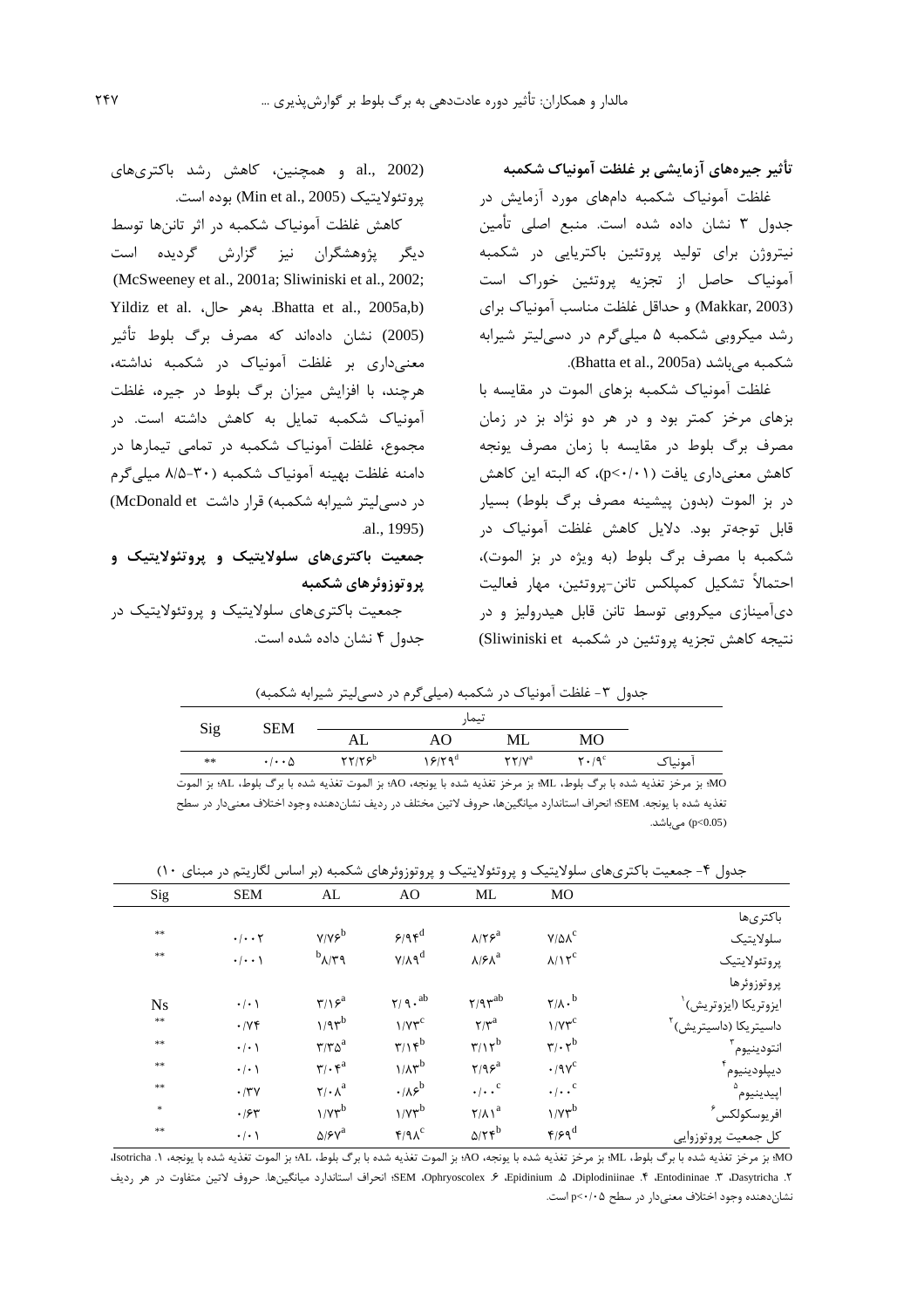داده شده است. گونه غالب بروتوزوایی در شکمیه، .<br>نتودینیوم بود که مسئول اصلی شکار باکتری ها نیز  $\overline{\phantom{a}}$ م باشد (Baah et al., 2007). انتودينيومورفها مانع .<br>كاهش pH شكمبه مي گردند (Ozutsumi et al., 2005). ابن جنس بیشترین کاهش را در زمان مصرف برگ بلوط به دنبال داشت، لذا کاهش این دسته مرتواند دلیلی نیز برای افت pH یس از مصرف برگ بلوط (جدول ۲) باشد. جمعیت کل پروتوزوایی و جمعیت جنسهای مختلف دوتوزوئرهاي شكميه (به جز جنس افريوسكولكس) با مصرف برگ بلوط، بەطور معنیرداری، کاهش بافت (p<-/+۱). البته، كل جمعيت پروتوزوايي با مصرف برگ .<br>بلوط د. بزهای الموت (بدون بیشینه مصرف برگ بلوط) د. مقابسه با بزهای مرخز (با بیشینه مصرف برگ بلوط) .<br>پەنسىت پىشترى كاھش پافت. پىشترىن كاھش مربوط به جنس ديبلودينيوم بود. ابن كاهش جمعيت روتوزوایی با مصرف خوراک تانن(ار احتمالاً به کاهش .<br>تخمیر شکمبه توسط تاننها .,Vaithynathun et al .<br>(2007 و ايجاد تفاوت در سرعت مصرف خوراك، تفاوت در میزان تبدیل و تغییر خوراک در شکمبه و افزایش توليد بزاق (Eryavuz & Dehority, 2004) مربوط بوده است.

 / 0--.

حجم گاز تولیدی حاصل از تخمیر آزمایشگاهی برگ .<br>بلوط در زمانهای مختلف انکوباسیون در شکل ۱ نشان داده شده است.

بیشترین جمعیت باکتریایی در بز مرخز با مصرف بونجه، و كمترين آن در بز الموت با مصرف برگ بلوط مشاهده شد. مصرف برگ بلوط باعث کاهش جمعیت .<br>باکتریهای سلولایتیک و بروتئولایتیک در شکمیه شد p<-/·\)). علت كاهش جمعيت باكتريايي احتمالاً مهار مستقيم ميكروارگانيسمها بهوسيله واكنشهاى متقابل .<br>تانن با دیواره سلولی و آنزیههای کاتابولیکی ترشح شده .<br>و کاهش دستاسی به سوسیتا (به علت تاکیب شدن تانن با کریوهید<sub>د</sub>اتها، پروتئین و مواد معدنی) مے باشد .(Bae et al., 1993; McSweeney et al., 2001b) همحنین، با مصرف برگ بلوط جمعیت باکتریهای سلولایتیک کاهش پیشتای د. مقایسه با باکتای های دوتئولایتیک داش*ت،* بهطوری که پیشترین نسبت کاهش، مربوط به حمعیت باکتری های سلولایتیک در .<br>شکمیه بزهای الموت مصرفکننده برگ بلوط بود. ۔<br>کاهش پیشتر جمعیت پاکتری،های سلولایتیک شاہد .<br>يەصورت غىرمستقىم با جمعيت باكترىھا*ي* دوتئولایتیک در ارتباط باشد، زبرا این عدم تعادل ممكن است منجر به افزايش رقابت بين جمعيت .<br>پاکتریایی پروتئولایتیک و سلولایتیک و در نهایت کاهش .<br>بیشتر باکتریهای سلولایتیک گردد McSweeney et) .<br>(al., 2001a. نتايج يژوهش حاضر با گزارشهاي (2002) Min et al. <sub>9</sub> (2001b) McSweeney et al. مطابقت داشت.

حمعیت بروتوزوئرهای شکمیه در حدول ۴ نشان



شكل ١- ميزان توليد گاز در تيمارهاي آزمايشي (MO؛ بز مرخز تغذيه شده با برگ بلوط، ML؛ بز مرخز تغذيه شده با يونجه، AO؛ بز الموت تغذيه شده با برگ بلوط، AL؛ بز الموت تغذيه شده با يونجه، P÷؛ بدون PEG، P+؛ داراي PEG).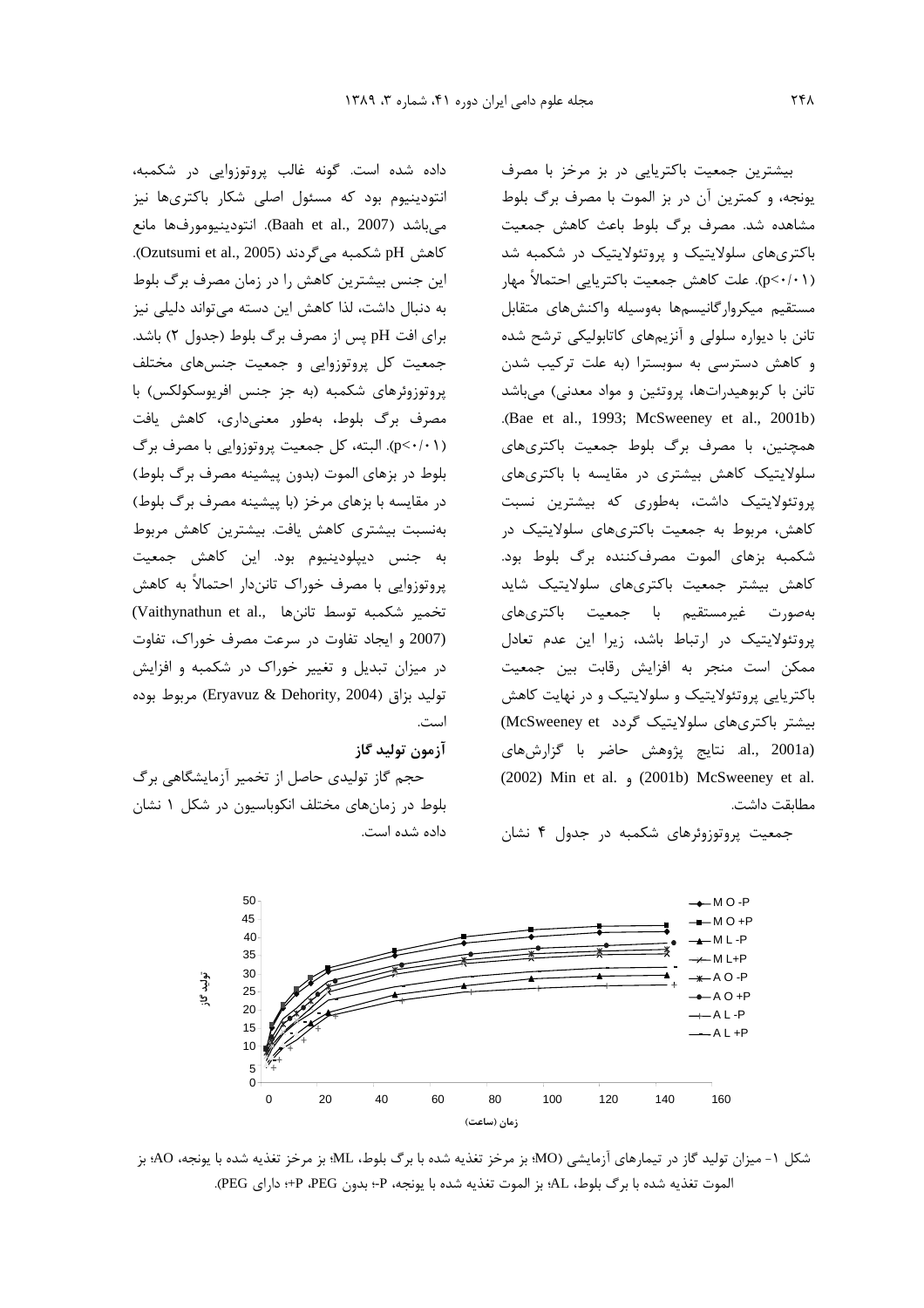حجم گاز تولیدی حاصل از تخمیر آزمایشگاهی .<br>نمونهها برای ۲۴ ساعت (IVGP)، گوارشیذیری ماده  $b$  ألى (OMD)، انرژى قابل متابوليسم (ME)، ضرايب  $b$  و e و گوارش بذیری حقیقی ماده خشک (IVTDMD) در حدول ۵ نشان داده شده است. مؤلفههای تولید گا: برگ .<br>بلوط تخمیر شده با استفاده از شیرابه شکمیه بز مرخز د. مقايسه با بز الموت بيشتر بود؛ بعني بزهاي مرخز د. .<br>تخمیر رگ بلوط قویتر از بزهای الموت هستند. .<br>توانمندی پیشتر بز مرخز (دارای پیشینه مصرف برگ .<br>بلوط) با گزارش Smith (1992) همخوانی دارد. وی گزارش کرد وقتی جمعیت میکروبی شکمبه در معرض مواد سمه قال گیرد، تغییر میکند و آب<sup>.</sup>ر بدیده اجازه میدهد تحمل نشخوارکنندگان در برابر برخی گیاهان سمى افزايش يابد.

د. مورد بز الموت (دام بدون بیشینه مصرف برگ  $b$  ,  $c$  بیشترین میزان ME، ME مرایب  $c$  و مربوط به تيمار AO+P (شيرابه شكمبه بز الموت .<br>عادتیافته به برگ بلوط + PEG) و کمترین مقادیر آنها مربوط به تيمار AL-P (شيرابه شكمبه بز الموت بدون

.<br>عادتدهی به برگ بلوط و بدون PEG) بود. در کل، حجم گاز تولیدی حاصل از تخمیر آزمایشگاهی برگ .<br>بلوط با استفاده از شیرایه شکمیه بزهای تغذیه شده با حبره برگ بلوط (عادتِبافته) د. مقايسه با بزهاي تغذيه شده با جیره یونجه (عادتنکرده) بیشتر بود (p<۰/۰۱)؛ تعني عادتدهي دام به خوراک تانندار موجب افزايش حجم گاز توليدي و گوارش بذيري نمونه برگ بلوط گ دیده است. مکانیسمهای احتمالی عادت کردن دامها .<br>به اثرات سو**ء** تاننها شامل توليد آنزيمهاي تجزيهكننده .<br>تانن یا ترکیبات فنولیک Scalbert, 1991; Lowey et) .<br>(1996 .al., ترشح يلي ساكاريدهايي كه توانايي باند شدن با تاننها را دارند (McSweeney et al., 2001a)، و تغییر در جمعیت میکروبی شکمبه (Smith, 1992) بیان گردیده است. نتایج حاصل با گزارشهای دیگر .<br>پژوهشگران مطابقت دارد، که دلیل نتایج بهدست آمده را به توانایی میکروار گانیسمهای شکمیه در عادت کردن به تركيبات فنوليك و تاننها مربوط دانستهاند .(McSweeney et al., 2001a; Ben Salem et al., .2005; Mlambo et al., 2007)

جدول ۵- فراسنجههای تولید گاز مربوط به تخمیر آزمایشگاهی و گوارشپذیری حقیقی ماده خشک (IVTDMD) برگ بلوط با استفاده از شیرابه شکمبه بزهای مرخز و الموت تغذیه شده با برگ بلوط یا یونجه

|                  | بز مرخز                       |                                     |                                                |                                           | بز الموت                                      |                                                |                                                     |                                                   |                                 | تجزيه فاكتوريل |        |        |  |
|------------------|-------------------------------|-------------------------------------|------------------------------------------------|-------------------------------------------|-----------------------------------------------|------------------------------------------------|-----------------------------------------------------|---------------------------------------------------|---------------------------------|----------------|--------|--------|--|
|                  |                               | جيره بلوط                           |                                                | جيره يونجه                                |                                               | جيره بلوط                                      |                                                     |                                                   | جيره يونجه                      | <b>SEM</b>     |        |        |  |
|                  | -PEG                          | $+{\rm PEG}$                        | $-PEG$                                         | $+PEG$                                    | -PEG                                          | $+PEG$                                         | $-PEG$                                              | $+PEG$                                            |                                 | نژاد           | جيره   | PEG    |  |
| <b>IVGP</b>      | $\mathbf{r} \cdot \mathbf{r}$ | $\Gamma$ 1/ $\Delta^a$              | 19/F <sup>g</sup>                              | $\gamma \Delta / 9^e$                     | $Y \div \Delta^d$                             | $\mathsf{Y}\mathsf{Y}/\mathsf{Y}^{\mathsf{C}}$ | $\eta \eta / \eta^h$                                | $\Upsilon\Upsilon/\Lambda^1$                      | .4.9                            | $\ast$         | $\ast$ | $\ast$ |  |
| <b>ME</b>        | $V/F^b$                       | $V/\Delta^a$                        | $\Delta/\Lambda^g$                             | $P/V^c$                                   | $V/\lambda^e$                                 | $V/Y^d$                                        | $\Delta/\Lambda^g$                                  | $5/\gamma^{\rm f}$                                | $\cdot/\cdot\cdot$ $\mathsf{r}$ | $\ast$         | *      | *      |  |
| <b>OMD</b>       | $\mathfrak{r}_1$              | $\Delta \cdot / \cdot^{\mathrm{a}}$ | $\mathbf{r}\mathbf{a}/\mathbf{v}^{\mathrm{g}}$ | $\mathfrak{f}\mathfrak{f}/\mathfrak{q}^e$ | $f\Lambda/\cdot^d$                            | $f \circ \sim$                                 | $\mathbf{Y}$ $\Lambda$ / $\mathbf{q}^{\mathcal{g}}$ | $\mathfrak{f}\mathfrak{f}/\mathfrak{f}$           | .149                            | *              | *      | $\ast$ |  |
| $\boldsymbol{b}$ | f(f)                          | $f \Delta / \cdot$ <sup>a</sup>     | $\mathbf{r} \cdot \mathbf{y}^{\mathrm{g}}$     | $\mathbf{r}\Delta/\mathbf{r}^e$           | $\mathbf{Y}/\mathbf{V}^{\mathrm{d}}$          | $\mathbf{Y}\Lambda/\Delta^{\mathrm{C}}$        | $\Upsilon V/\Delta^h$                               | $\mathbf{r} \mathbf{1} / \mathbf{r}^{\mathrm{f}}$ | $\cdot/\cdot\cdot\Delta$        | *              | $\ast$ | $\ast$ |  |
| $\mathcal{C}$    | $\cdot/\cdot\varphi^a$        | $\cdot/\cdot\varphi^a$              | $\cdot/\cdot \Delta^c$                         | $\cdot$ / $\cdot$ $\Delta V^{ab}$         | $\cdot$ / $\cdot$ $\Delta\Delta^{\mathrm{b}}$ | $\cdot/\cdot\Delta^{b}$                        | $\cdot/\cdot \Delta^c$                              | $\cdot$ / $\cdot$ $\Delta\Delta^{\rm b}$          | $\cdot$ / $\cdot$ \ $\cdot$     | $\ast$         | $\ast$ | *      |  |
| TDMD<br>IV       | $50 \cdot a$                  | $\overline{\phantom{0}}$            | $\Delta \cdot \cdot$ <sup>c</sup>              | $\overline{\phantom{m}}$                  | $\Delta \Lambda \cdot$ <sup>b</sup>           |                                                | 49.4                                                | Ξ.                                                | Y/Y                             | $\ast$         | $\ast$ |        |  |

P: عدم وجودPeEG +P وجود IVGP .PEG حجم گاز تولیدی در ۲۴ ساعت (میلیلیتر به ازای ۲۰۰ میلیگرم ماده خشک تخمیر شده)، ME؛ انرژی قابل متابولیسم (مگاژول به ازای هر کیلوگرم ماده خشک)، OMD؛ گوارش<sub>ی</sub>ذیری ماده آلی (گرم به ازای ۱۰۰ گرم ماده خشک)، *b*؛ بخش ماده آلی به آرامی قابل تخمیر، x سرعت تخمير، VTDMD؛ گوارش،ديري حقيقي ماده خشک (g/kg DM)، SEM؛ انحراف استاندارد ميانگينها، حروف لاتين مختلف در هر رديف نشاندهنده وجود اختلاف معنیدار در سطح ۰/۰۵ است.

> .<br>با افزودن PEG، حجم گاز تولیدی و گوارش پذیری ماده آلى افزايش يافت (p<٠/٠١)؛ زيرا به علت ميل .<br>ترکیبی زیاد PEG با تاننها و تشکیل کمپلکس -PEG tannin، تاننها خنثي مي شوند (Makkar et al., 1995). افزايش توليد گاز، OMD ،ME و بخش b با افزودن

وا نتايج Rouzbehan با نتايج (2007) و (2007) .et al (2007) Mlambo et al) هماهنگ بود. اثر PEG در زمان کاردد شدایه شکمیه بز الموت د. مقایسه با بز مرخز ۔<br>بیشتر بود که نشان مےدهد میکروپھای شکمیه با .<br>تحزیه تانن با دیگر مکانیسمهای عادتبذیری قادر به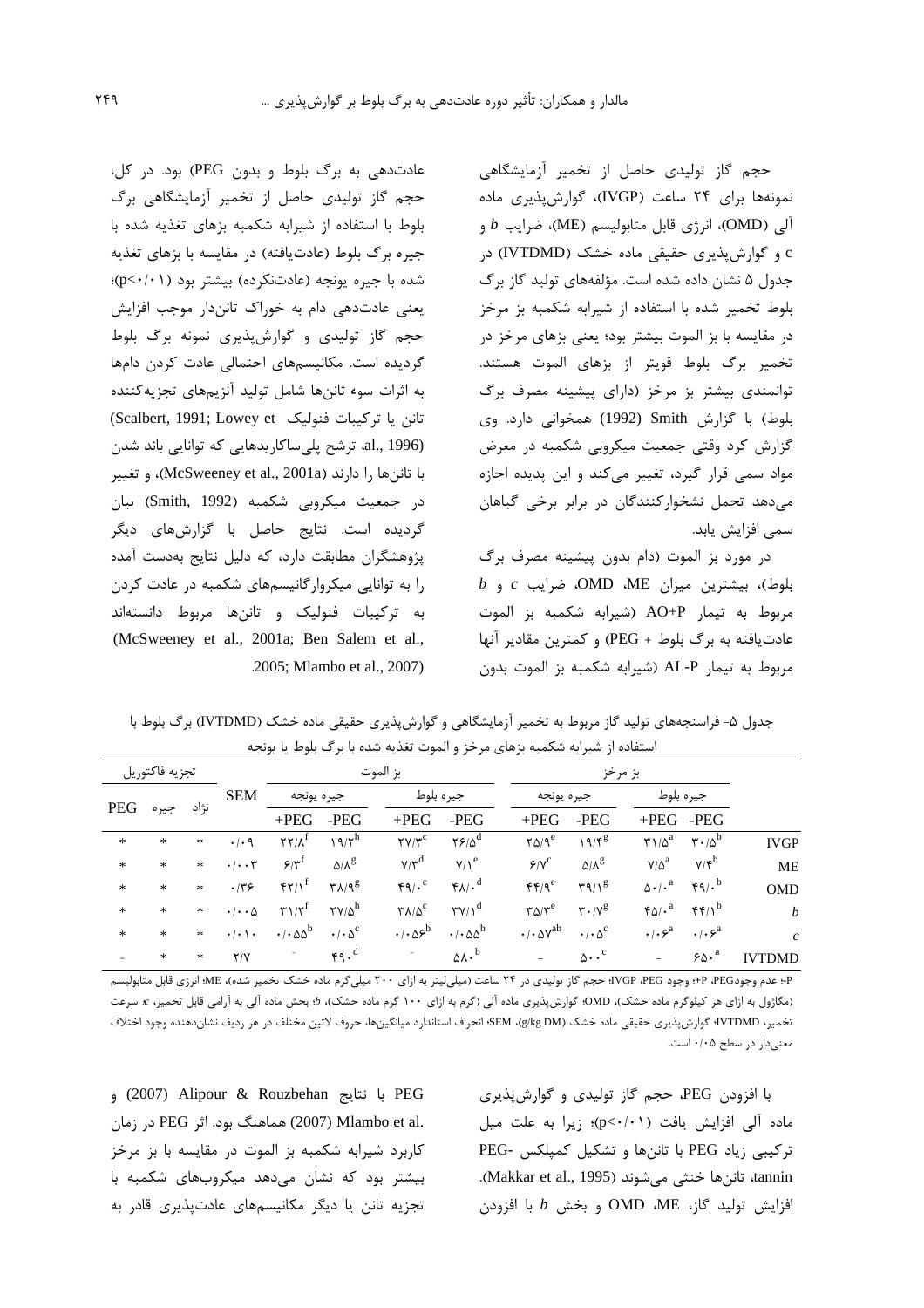ر Makkar, 2003) و همچنین، PEG توانایی کمتری برای کاهش اثر سمی تانن قابل هیدرولیز در مقایسه با تانن متراكم دارد (Mlambo et al., 2007).

#### نتيجەگيرى

د. محموع، عادتدهي بزها*ي* الموت به برگ بلوط .<br>تأثير منفي تاننها را كاهش داد و باعث تغيير جمعيت میکروبی مستقر در شکمبه و شرایط تخمیر شکمبه این دام شد و گوارش بذیری برگ بلوط را نیز بهبود داد. لذا عادتدهی ممکن است روشی کاربردی برای مبارزه با .<br>آثار ضد تغذیهای تانیها باشد. از سوی دیگی کاربرد بله اتبلن گلیکول موجب بهبود شرایط تخمیر و گوارش بذبری شکمیه شد، که البته اثر آن در دام عادت داده شده به برگ بلوط کمتر بود.

غبر فعال کادن برخی از تاننهایی هستند که آبن تاننها در دامهای عادت نکرده به وسیله PEG غیرفعال .<br>مى شوند (Acamovic & Stewart, 2000; McSweeney) et al., 2001). همانگونه که در جدول ۵ مشاهده می شود، افزودن PEG به نمونه تخمیر شده با استفاده از .<br>شیرابه شکمیه بز الموت عادت دادهشده به برگ بلوط اثر کمتری در افزایش گاز تولیدی داشت (۰/۸ واحد افزايش در IVGP يس از افزودن PEG به تيمار AO در برابر ٣/۶١ واحد افزايش در IVGP يس از افزودن PEG به تيمار AL). علت اين امر، كاهش تأثير منفي تاننها در اثر تغییر جمعیت میکروبی شکمبه دامهای ر<br>مصرف کننده برگ بلوط می باشد (Mlambo et al., .<br>2007. علاوه بر این، مشخص نیست که PEG بتواند ۔<br>تمامے تانی های موجود در مادہ خوراکی را خنش سازد

### **REFERENCES**

- 1. Acamovic, T. & Stewart, C. S. (2000). Plant phenolic compounds and gastrointestinal micro-organism. In: Brooker, J. D. (Ed.), Tannins in Livestock and Human Nutrition. In: Proceedings of *an International workshop held in Adelaide*, Australia, 31 May – 2 June 1999. Australia Center for International Agricultural Research (ACIAR), Canberra, Australia, pp, 127-129, ACIAR Proceedings no. 92.
- 2. Alipour, D. & Rouzbehan, Y. (2007). Effect of ensiling grape pomace and addition of polyethylene glycol on in vitro gas production and microbial biomass yield. *Animal Feed Science and Technology*, 137, 138-149.
- 3. AOAC. (1990). *Official methods of analysis*. (15<sup>th</sup> ed.). Association of Official Analytical Chemists. Washington, D.C.
- 4. Baah, J. Ivan, M. Hristov, A. N., Koenig, K. M., Rode, L. M. & McAllister, T. A. (2007). Effects of potential dietary antiprotozoal supplements on rumen fermentation and digestibility in heifers. *Animal Feed Science and Technology*, 137, 126-137.
- 5. Bae, H. D., McAllister, T. A., Yanke, J., Cheng, K. J. & Muir, A. D. (1993). Effect of condensed tannins on endoglucanase activity and filter paper digestion by *Fibrobacter succinogenes* S85. *Applied Environmental Microbiology*, 59, 2132–2138.
- 6. Ben Salem, H., Ben Salem, I. & Ben Saïd, M. S. (2005). Effect of the level and frequency of PEG supply on intake, digestion, biochemical and clinical parameters by goats given Kermes oak (*Quercus coccifera* L.)-based diets. *Small Ruminant. Research*, 56, 127-137.
- 7. Ben Salem, H., Ben Salem, I., Nefzaoui, A. & Ben Saïd, M. S. (2003). Effect of PEG and olive cake feed blocks supply on feed intake, digestion, and health of goats given Keermes oak (*Quercus coccifera* L.) foliage. *Animal Feed Science and Technology*, 110, 45-59.
- 8. Bhatta, R., Vaithiyanathan, S., Singh, N. P., Shinde, A. K. & Verma, D. L. (2005a). Effect of feeding tree leaves as supplements on the nutrient digestion and rumen fermentation pattern in sheep grazing semi-arid range of India. I. *Small Ruminant. Research*, 60, 273–280.
- 9. Bhatta, R., Vaithiyanathan, S., Singh, N. P., Shinde, A. K. & Verma, D. L. (2005b). Effect of feeding tree leaf as supplementation on the nutrient digestion and rumen fermentation pattern in sheep grazing semi-arid range of India. II. *Small Ruminant. Research,* 60, 281–288.
- 10. Broderick, G. A. & Kang, J. H., (1980). Automated simultaneous determination of ammonia and total amino acids in ruminal fluid and in vitro media. *Journal of Dairy Science*, 63, 64–75.
- 11. Dehority, B. A. (2003). *Rumen microbiology*. British Library Cataloguing in Publication Data. First published.
- 12. Eryavuz, A. & Dehority, B. A. (2004). Effect of *Yucca schidigera* extract on the concentration of rumen microorganisms in sheep. *Animal Feed Science and Technology*, 117, 215–222.
- 13. Hristov, A. N., Ivan, M., Rode, L. M. & Mc Allister, T. A. (2001). Fermentation characteristics and rumen ciliate protozoal populations in cattle fed medium or high barley based diets. *Journal of Animal*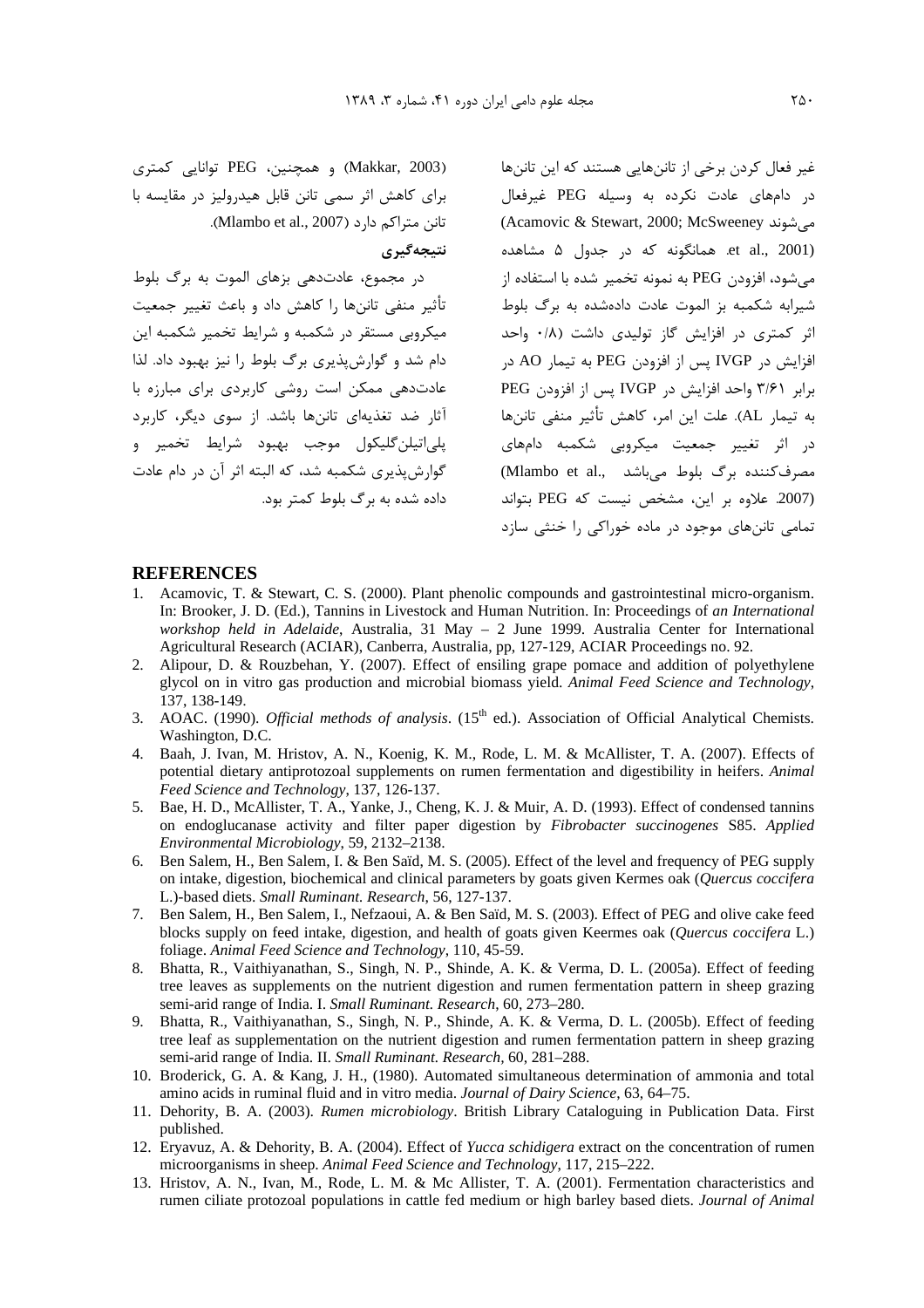*Science*, 79, 515–524.

- 14. Kamalak, A., Canbolat, O., Ozay, O. & Aktas, S. (2004). Nutritive value of oak (*Quercus* spp.) leaves. *Animal Feed Science and Technology*, 53,161–165
- 15. Lowry, J. B., McSweeney, C. S. & Palmer, B. (1996). Changing perceptions of the effect of plant phenolics on nutrient supply in the ruminant. *Australian Journal of Agricultural Research*, 47, 829-842.
- 16. MAFF. (1986). *The Analysis of Agricultural Materials*, ADAS Reference Book 427. Ministry of Agriculture, Fisheries and Food, London, UK
- 17. Makkar, H. P. S. (2004). Recent advances in the in vitro gas method for evaluation of nutritional quality of feed resources. In: FAO Animal Production and Health, Assessing Quality and Safety of Animal Feed, Food and Agriculture Organization of the United Nations, Rome, Italy.
- 18. Makkar, H. P. S. (2003). Effects and fate of tannins in ruminant animals, adaptation to tannins, and strategies to overcome detrimental effects of feeding tannin-rich feeds. *Small Ruminant Research,* 49, 241–256.
- 19. Makkar, H. P. S. (2000). *Quantification of Tannins in Tree Foliage*. Animal Production and Health Section International Atomic Energy Agency. Wagramer Strasse 5, P.O. Box 100. A-1400 Vienna, Austria.
- 20. Makkar, H. P. S., Blummel, M. & Becker, K. (1995). Formation of complexes between polyvinyl pyrrolidones or polyethylene glycols and tannins, and their implication in gas production and true digestibility in in vitro techniques. *British Journal of Nutrition*, 73, 897-913.
- 21. Makkar, H. P. S., Blummel, M., Borowy, N. K. & Becker, K. (1993). Gravimetric determination of tannins and their correlation with chemical and protein precipitation methods. *Journal of Science of Food and Agriculture*, 61, 161-165.
- 22. Makkar, H. P. S. & Singh, B. (1993). Effect of storage and urea addition on de-tannification and *in sacco* dry matter digestibility of mature oak (*Quercus incana*) leaves. *Animal Feed Science and Technology*, 41, 247-259.
- 23. McDonald, P., Edwards, R. A., Greenhalgh, J. F. D. & Morgan, C. A. (1995). *Animal Nutrition*. 5th Edition. Oliver and Boyd Publishers (UK), pp. 607.
- 24. McSweeney, C. S., Palmer, B., McNeill, D. M. & Krause, D. O. (2001a). Microbial interactions with tannins: nutritional consequences for ruminants. *Animal Feed Science and Technology,* 91, 83–93.
- 25. McSweeney, C. S., Palmer, B., McNeil, D. M. & Krause, D. O. (2001b). Effect of the tropical forage Calliandra calothyrsus on microbial protein synthesis and ecology in the rumen. *Journal of Applied Microbiol*, 90, 78-88.
- 26. Menke, K. H., Raab, L., Salewski, A., Steingass, H., Fritz, D. & Schneider, W. (1979). The estimation of the digestibility and metabolisable energy content of ruminant feeding stuffs from the gas production when they are incubated with rumen liquor *in vitro. Journal of Agriculture and Food Science*, 93, 217– 222.
- 27. Min, B. R., Pinchak, W. E., Fulford, J. D. & Puchala, R. (2005). Effect of feed additives on *in vitro* and *in vivo* rumen characteristics and frothy bloat dynamics in steers grazing wheat pasture. *Animal Feed Science and Technology,* 123, 615–629.
- 28. Min, B. R., Attwood, G. T., Reilly, K., Sun, W., Peters, J. S., Barry, T. N. & McNabb, W. C. (2002). Lotus corniculatus condensed tannins decrease in vivo populations of proteolytic bacteria and affect nitrogen metabolism in the rumen of sheep. *Canadian Journal of Microbiology,* 48, 911–921.
- 29. Mlambo, V., Sikosana, J. L. N., Mould, F. L., Smith, T., Owen, E. & Mueller-Harvey, I. (2007). The effectiveness of adapted rumen fluid versus PEG to ferment tannin-containing substrates *in vitro*. *Animal Feed Science and Technology*, 136, 128-136.
- *30.* Norton, B. W. (2000). *The significance of tannins in tropical animal production*. In: Brooker J.D (ed) Tannins in livestock and human nutrition, Vol. 92. In: Proceedings of *an international workshop, Adelaide*, Australia, *31 May–2 June 1999, pp. 14-23.*
- 31. Ogimato, K. & Imai, S. (1981). *Atlas of Rumen Microbiology.* Japan Scientific Societies Press, Tokyo, Japan.
- 32. Ørskov, E. R. & McDonald, I., (1979). The estimation of protein degradability in the rumen from incubation measurements weighed according to rate of passage. *Journal of Agricultural Science*, 92, 499–503.
- 33. Ozutsomi, Y. Kiyoshi, T., Takenaka, A. & Itabashi, H. (2005). The effect of protozoa on the composition of rumen bacteria in cattle using 16s rRNA gene clone libraries. *Bioscience of Biotechnology biochemistry*, 69, 499-506.
- 34. Robertson, J. B. & Van Soest, P. J. (1981). The detergent system of analysis and its application to human foods. In: James, W.P.T., Theander, O. (Eds.), The Analysis of Dietary Fibre in Food. Marcel Dekker, New York, NY, USA, pp. 123–158 (Chapter 9).